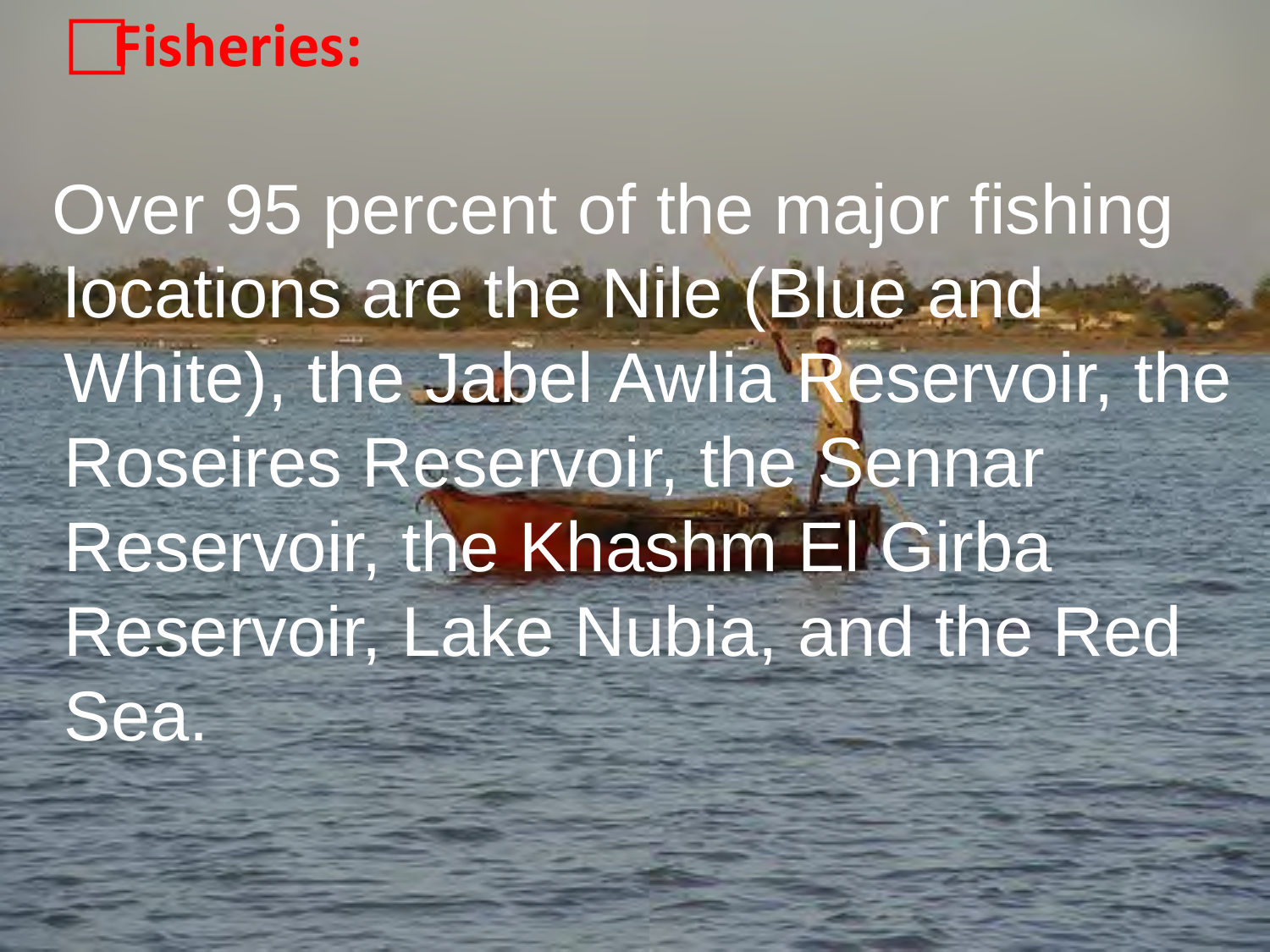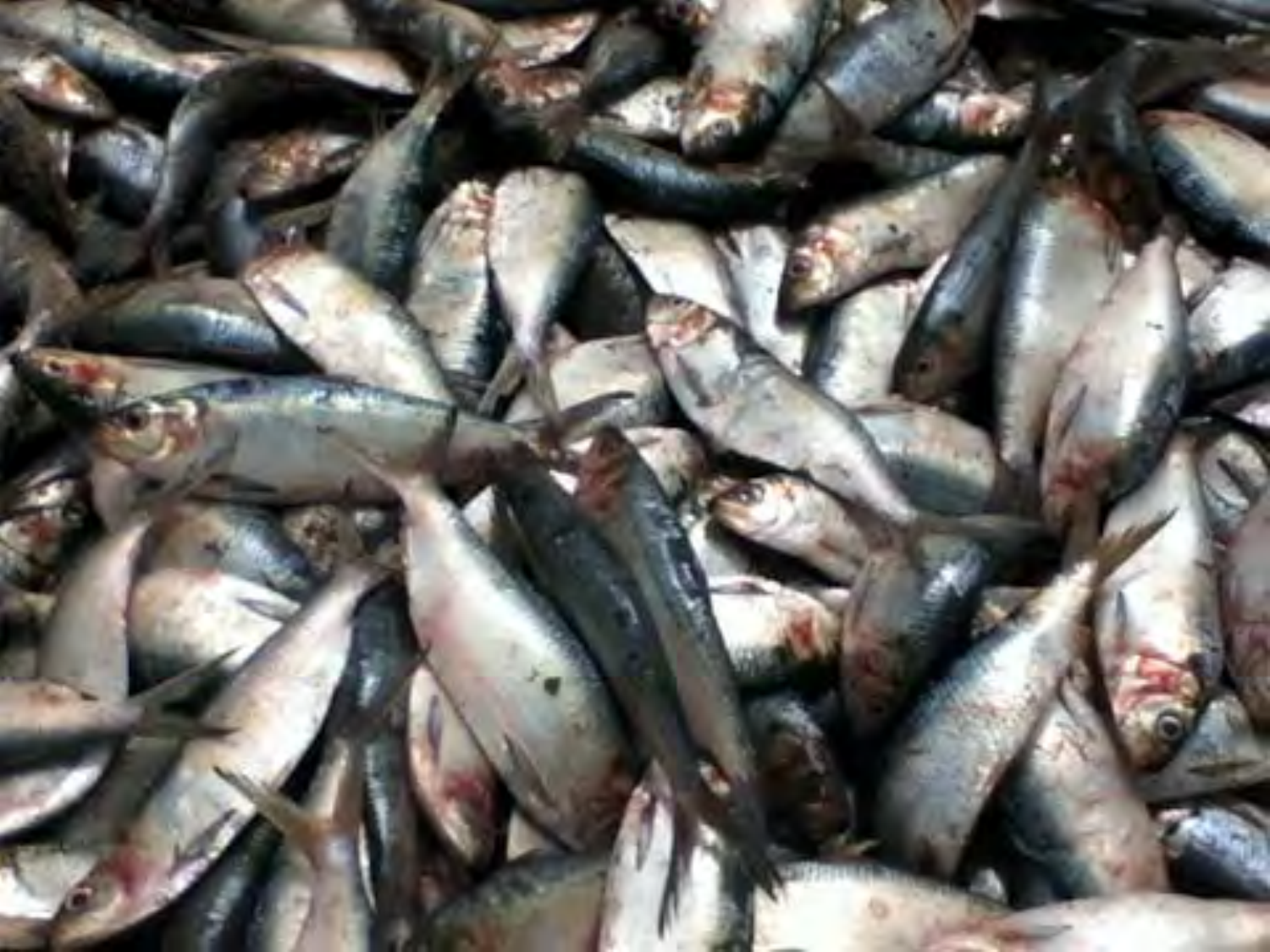

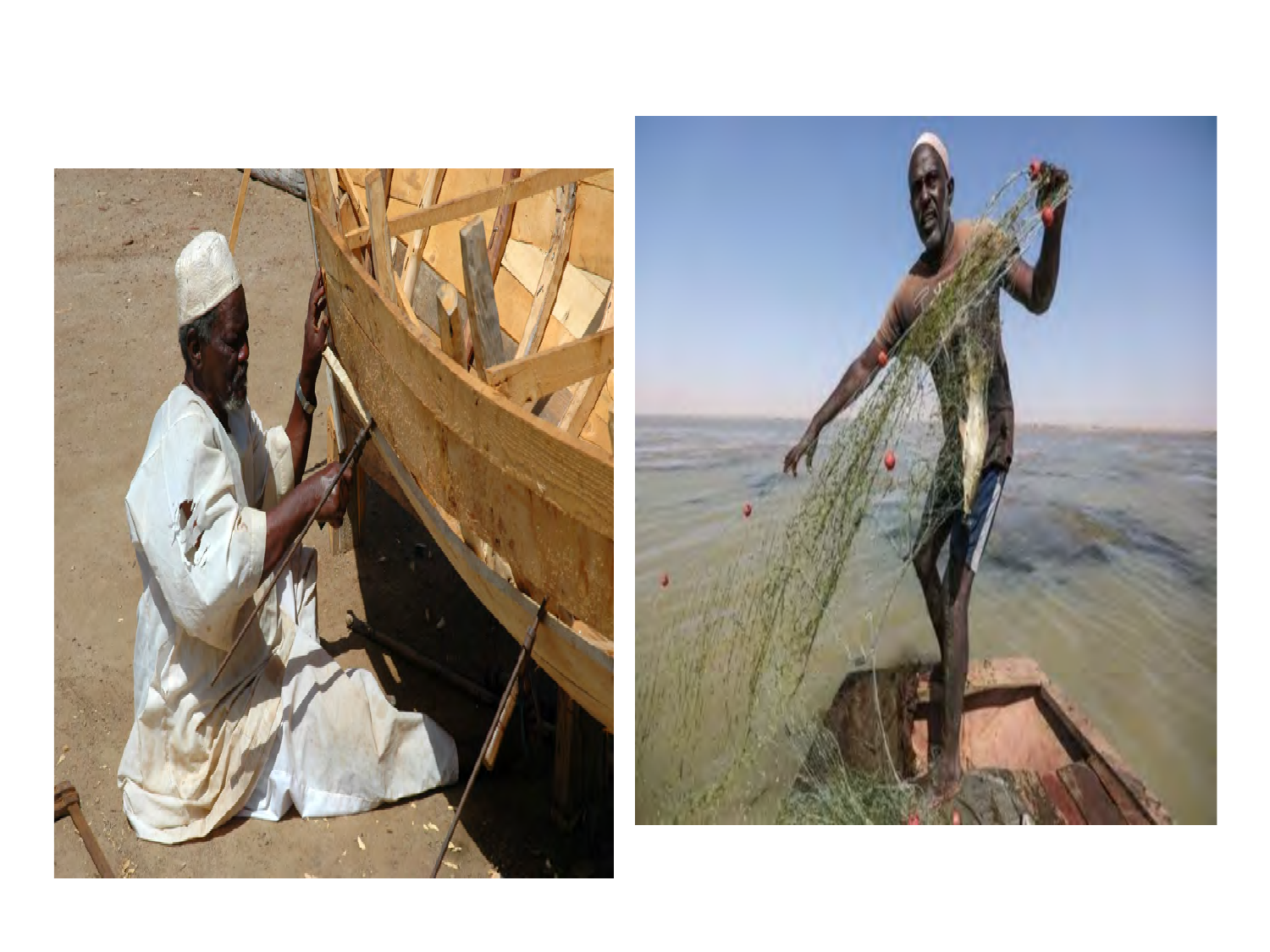# Importance of Agriculture in Sudan

- **Agriculture** plays an **important** role in **Sudan** economy. It supplies food for the people by increasing food production, employment opportunities in the rural areas and provides the industrial sector with raw materials.
- **Sudan** is considered as one of the three countries in the world that can contribute in international food security.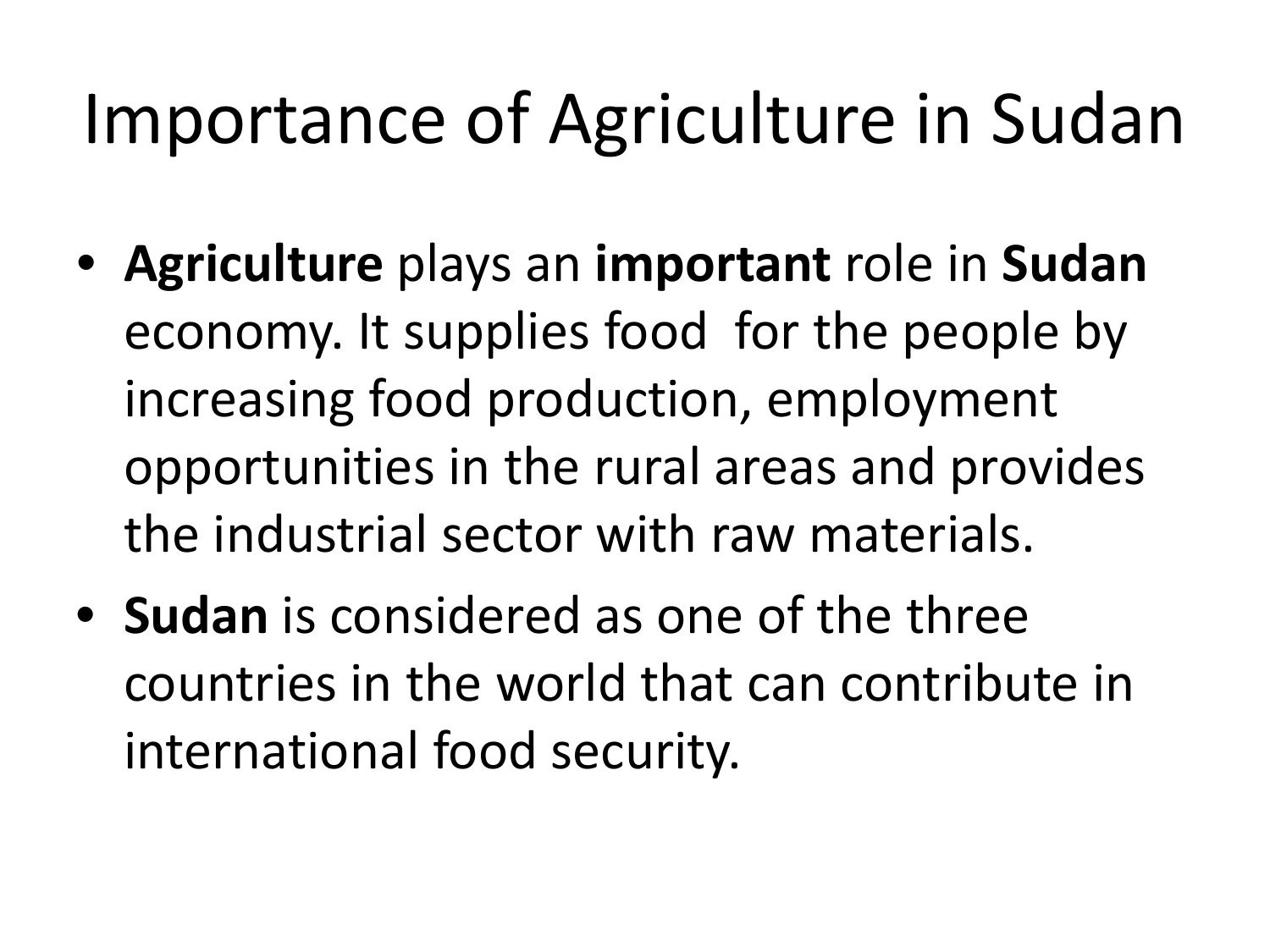### Farmers in Nubba Mountain

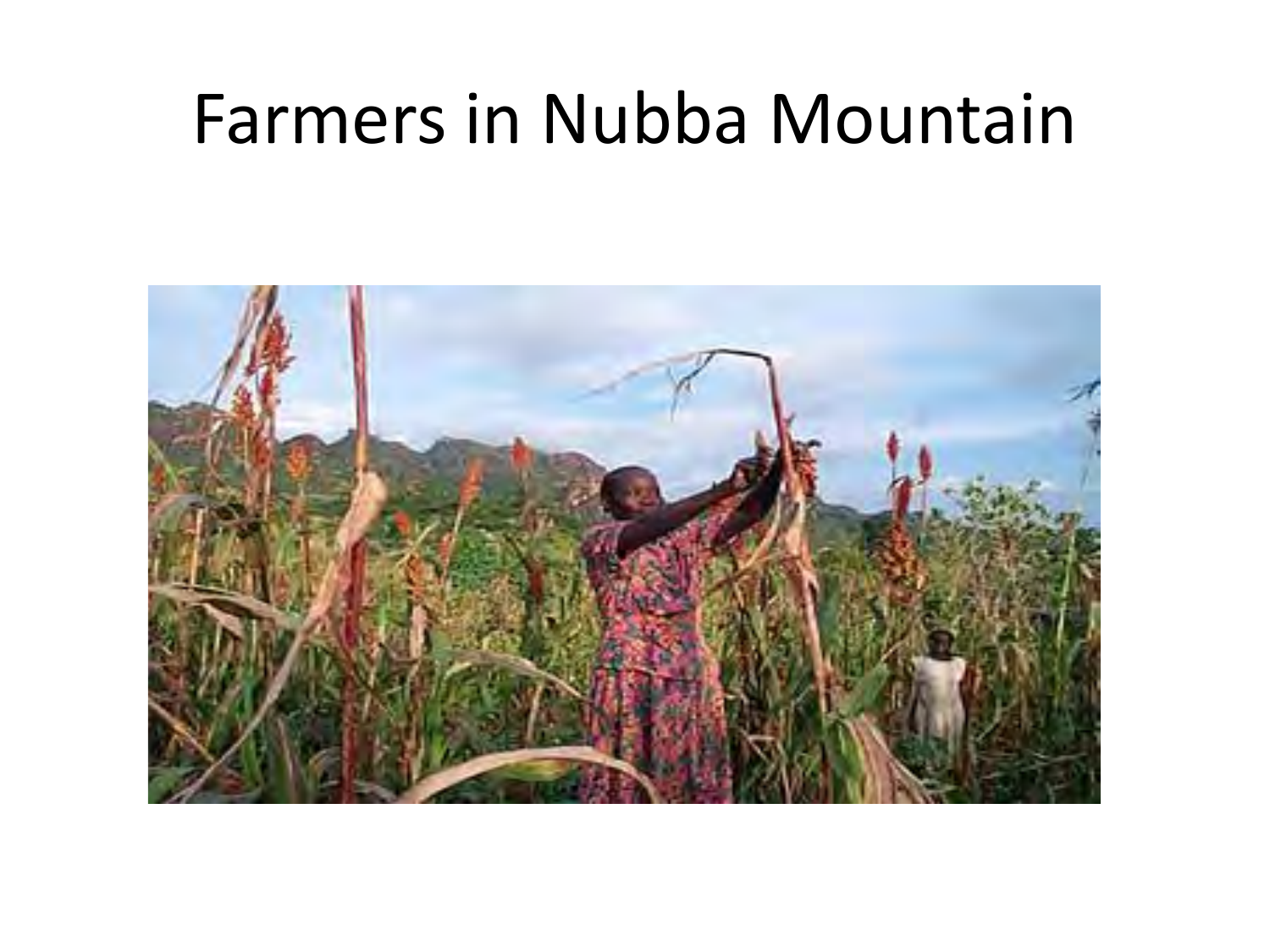- **Agriculture** has three major farming sub sectors: The irrigated, the semi mechanized rain-fed and the agro pastoral traditional rain-fed .
- Livestock production that is the largest single sector within traditional rain-fed areas
- Animal resources are estimated at 141 million heads including cattle, sheep, goats and camels. Livestock accounts for 17% of Sudan's GDP and 47% of the agricultural production as the profession and mainstay of more than 15% of the country's population.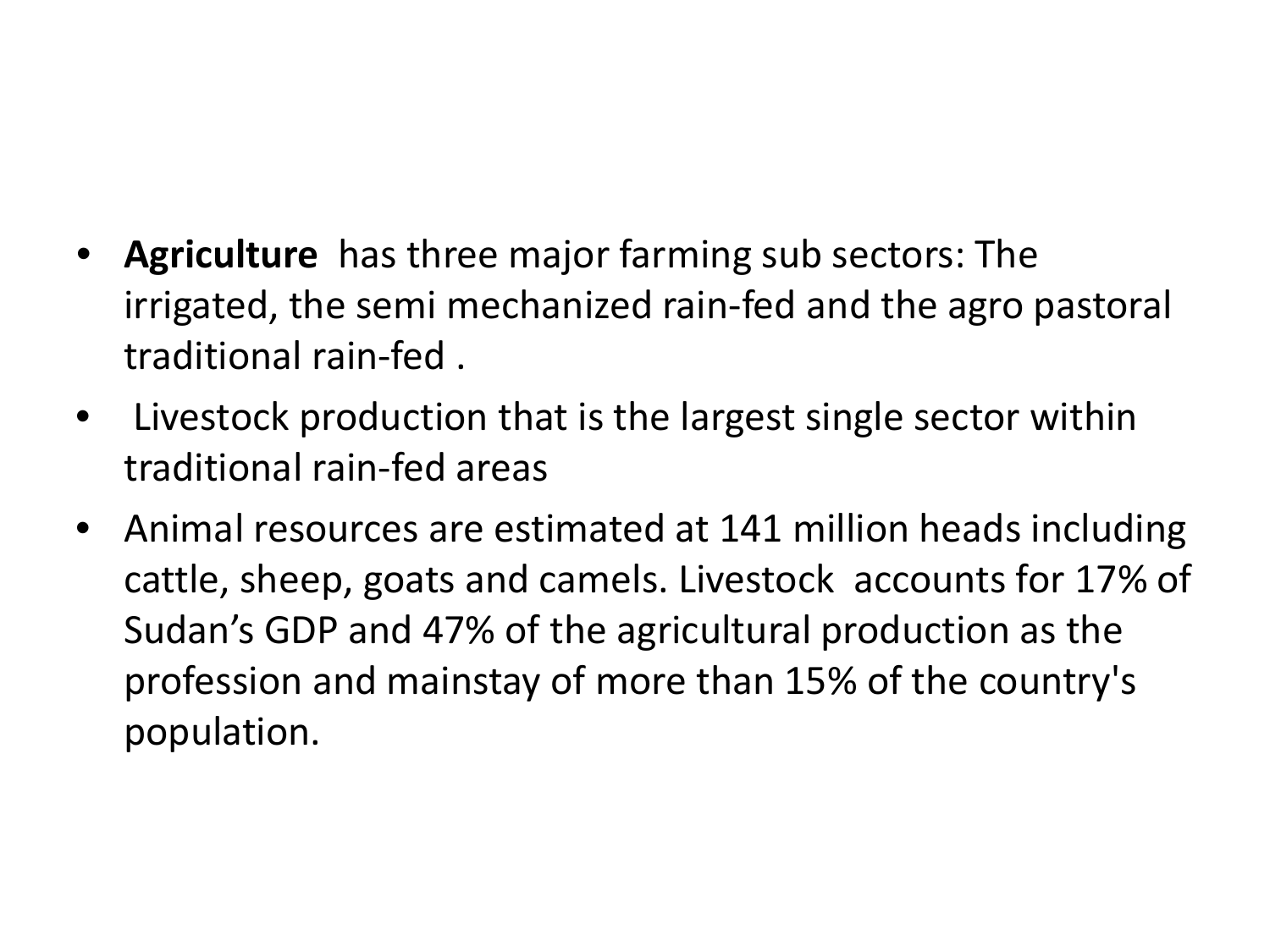# Agricultural Sector

• **Mechanized Rain – fed Agriculture:**

• **Mechanized cropping started in the mid 1940s in small areas in Gadrief area then extend to encompass in five areas ; Gadrief, Ed Damzine, Dali & Mazmoum, Kosti and Dilling.**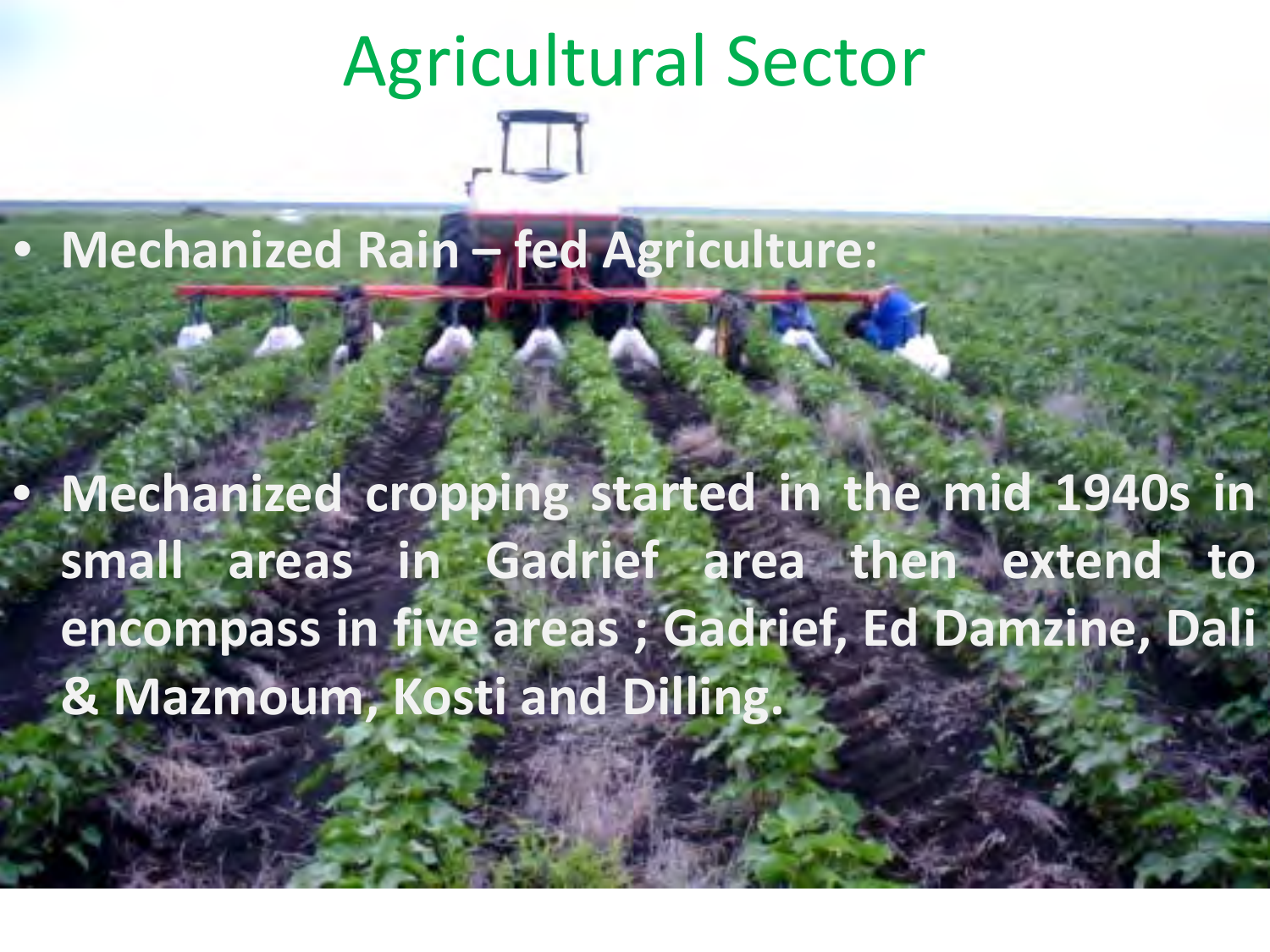- Food security in Sudan is mainly determined by rainfall, particularly in rural areas, where 70% of the total population live.
- Changes in temperature and precipitation could cause shifts in the distribution of these ecological zones, in the productive capacity of rain fed agriculture, and hence in the security of the Sudan's food supply.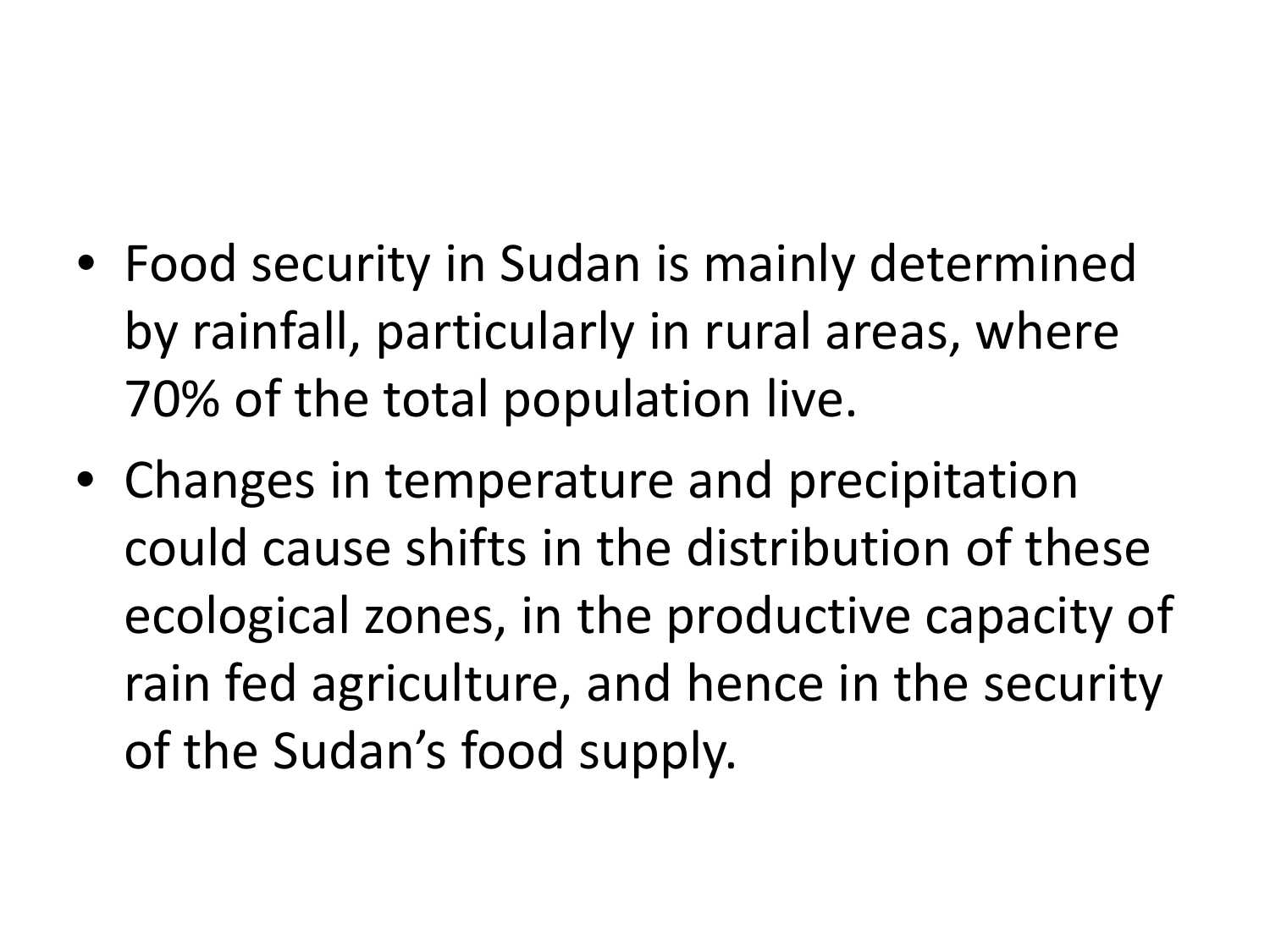# **Impacts of climate change**

- Sudan is impacted by climate change due to the low social and economic development and low adaptive capacity constraints.
- Overexploitation of natural resources more and more households, communities and government are less able to absorb, recover .
- Important to address impacts of climate change and protect present and future generations in Sudan.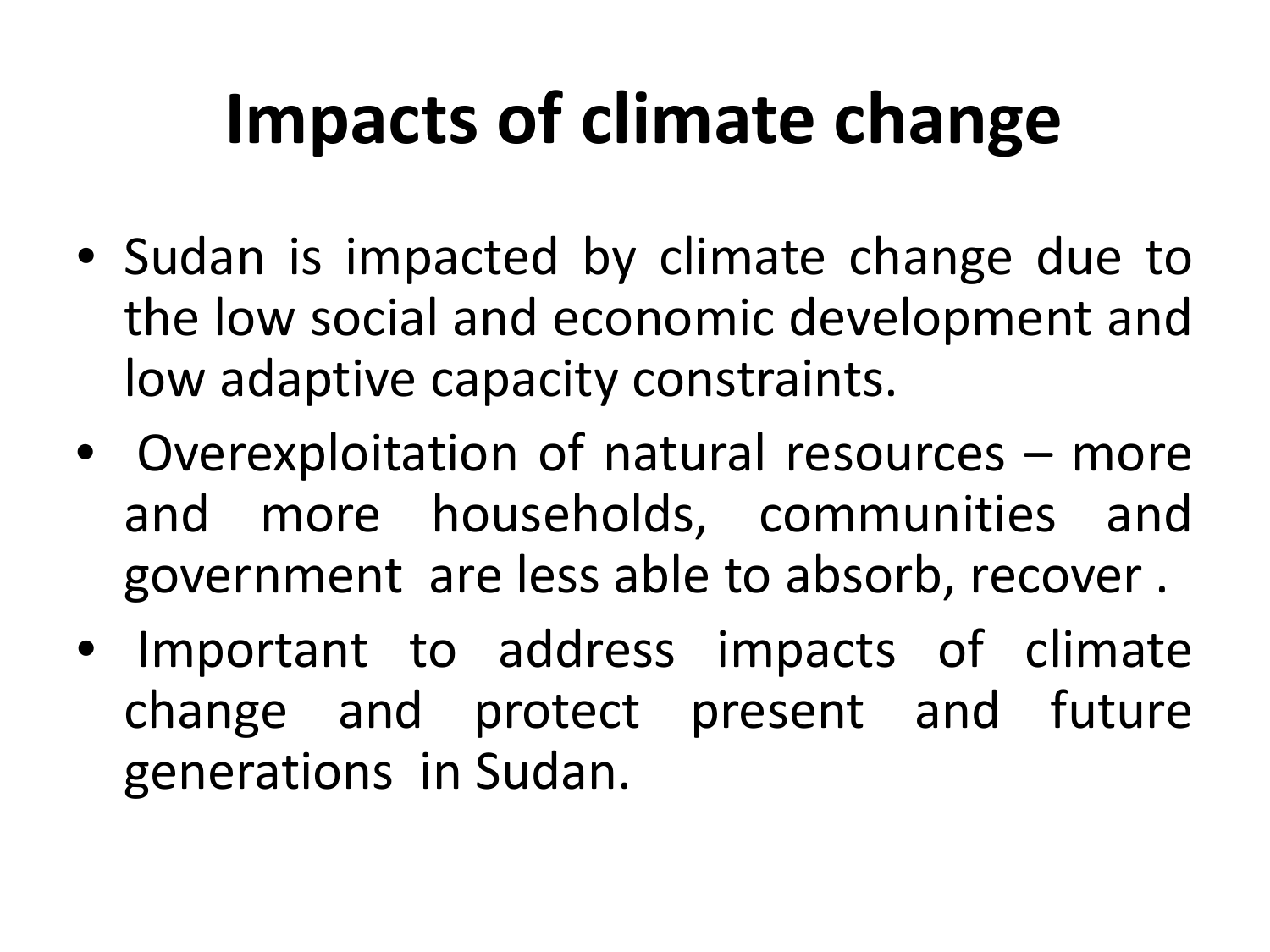- Sudan's ecological zones indicates that the majority of its land is quite vulnerable to changes in temperature and precipitation.
- Changes in temperature and rainfall patterns also represent a high risk to food security in Sudan's agro-pastoral-based economy.
- Changes in temperature and rainfall are likely to lead to desertification in some regions .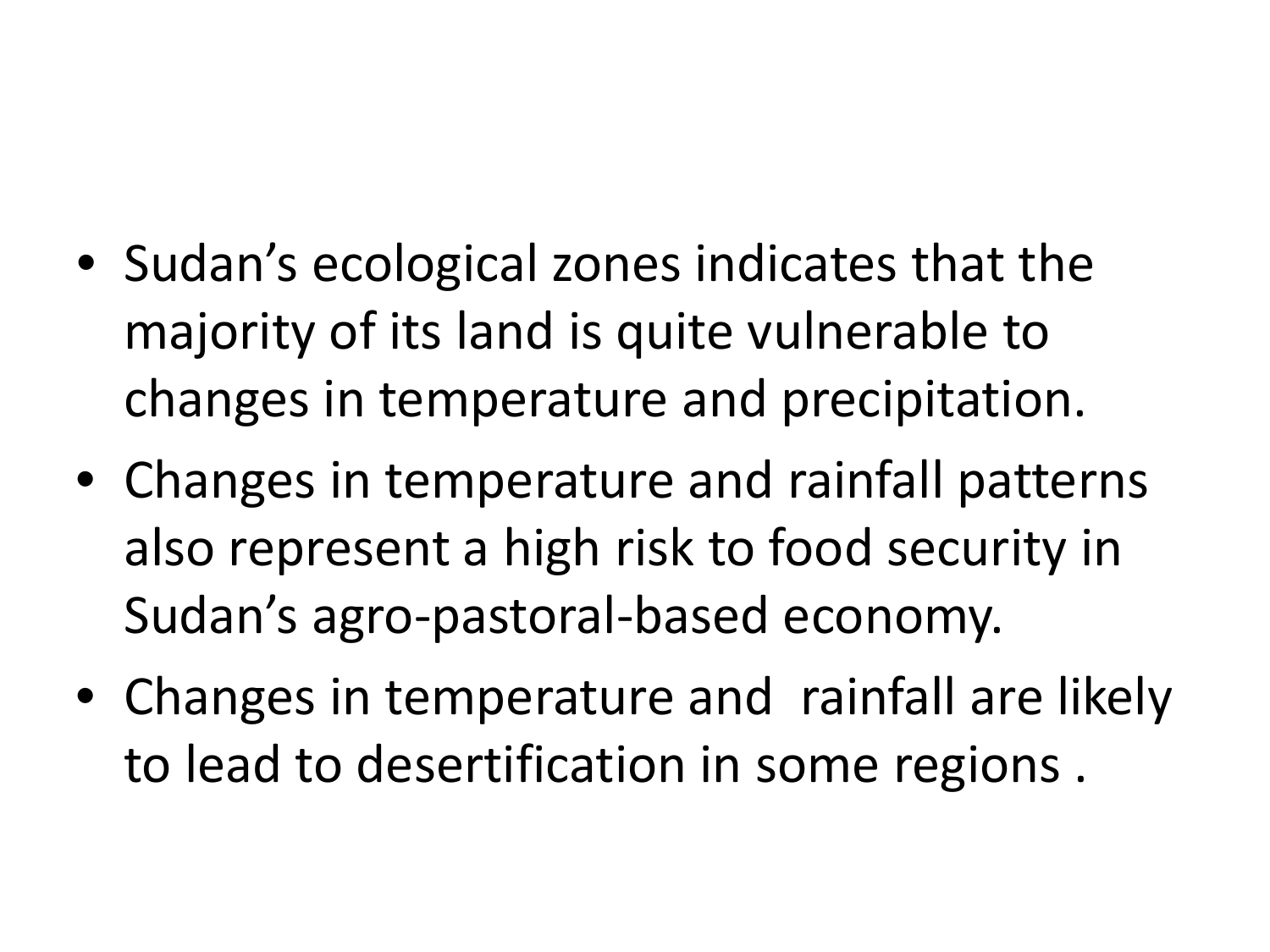## **Baja grazing land field survey 2015**

- **Clearance and ridging.**
- **Crops failure.**
- **Sand movement and Wind Erosion in North east Sudan Atbara River Locality .**
- **Seasonal Fires in Baja west of Sudan 1072459.7 Hectares.**
- **Gally Erosion Low rain Fall Savannah Ecological Zone.**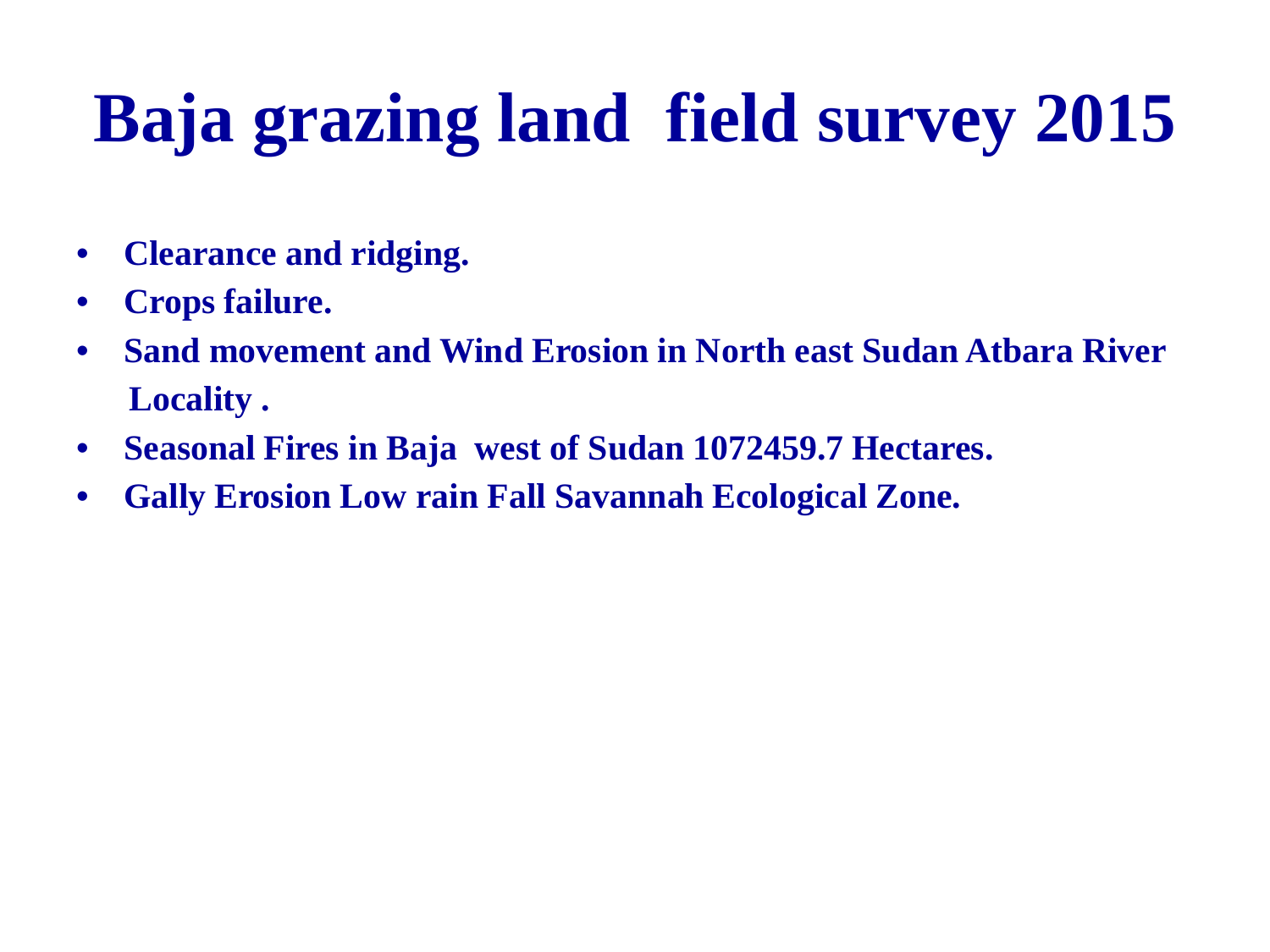

**Baja grazing land clearance and ridging Crops failure Source: RPGD, field survey 2015**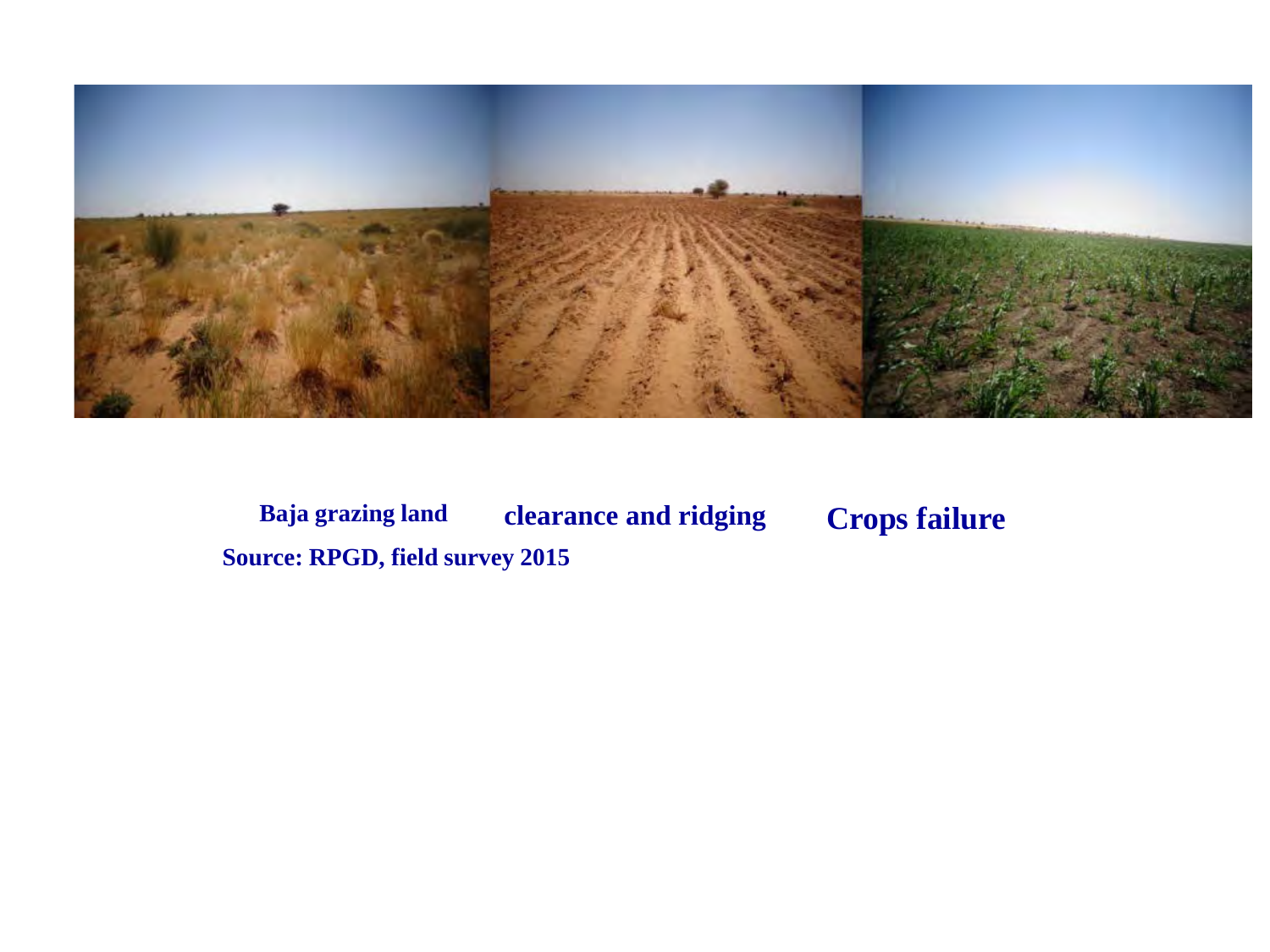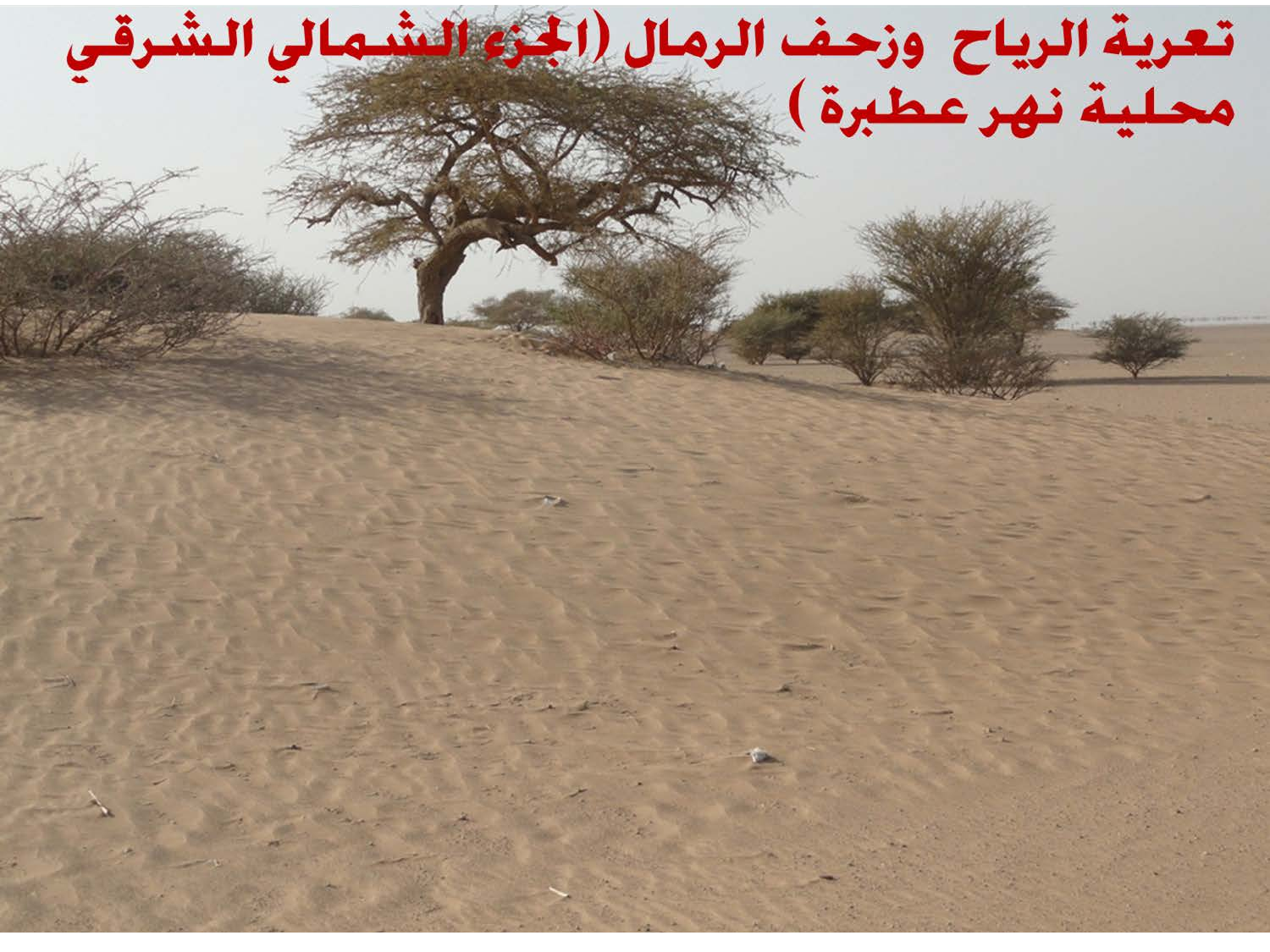# الباجا 1072450.71 هكنار أوالدراثق الموسمية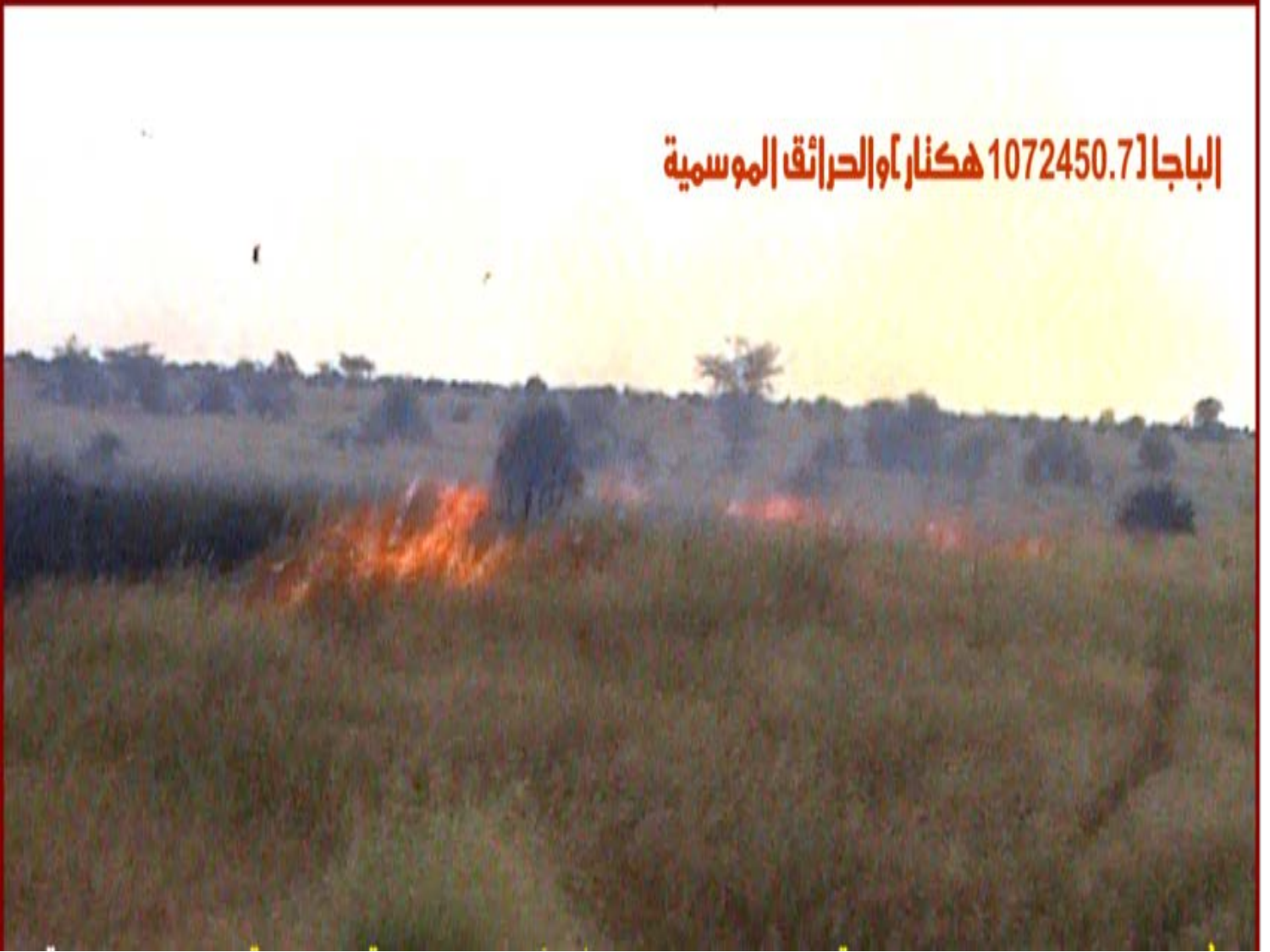## **Gally erosion Low Rain Fall Savannah Ecological Zone**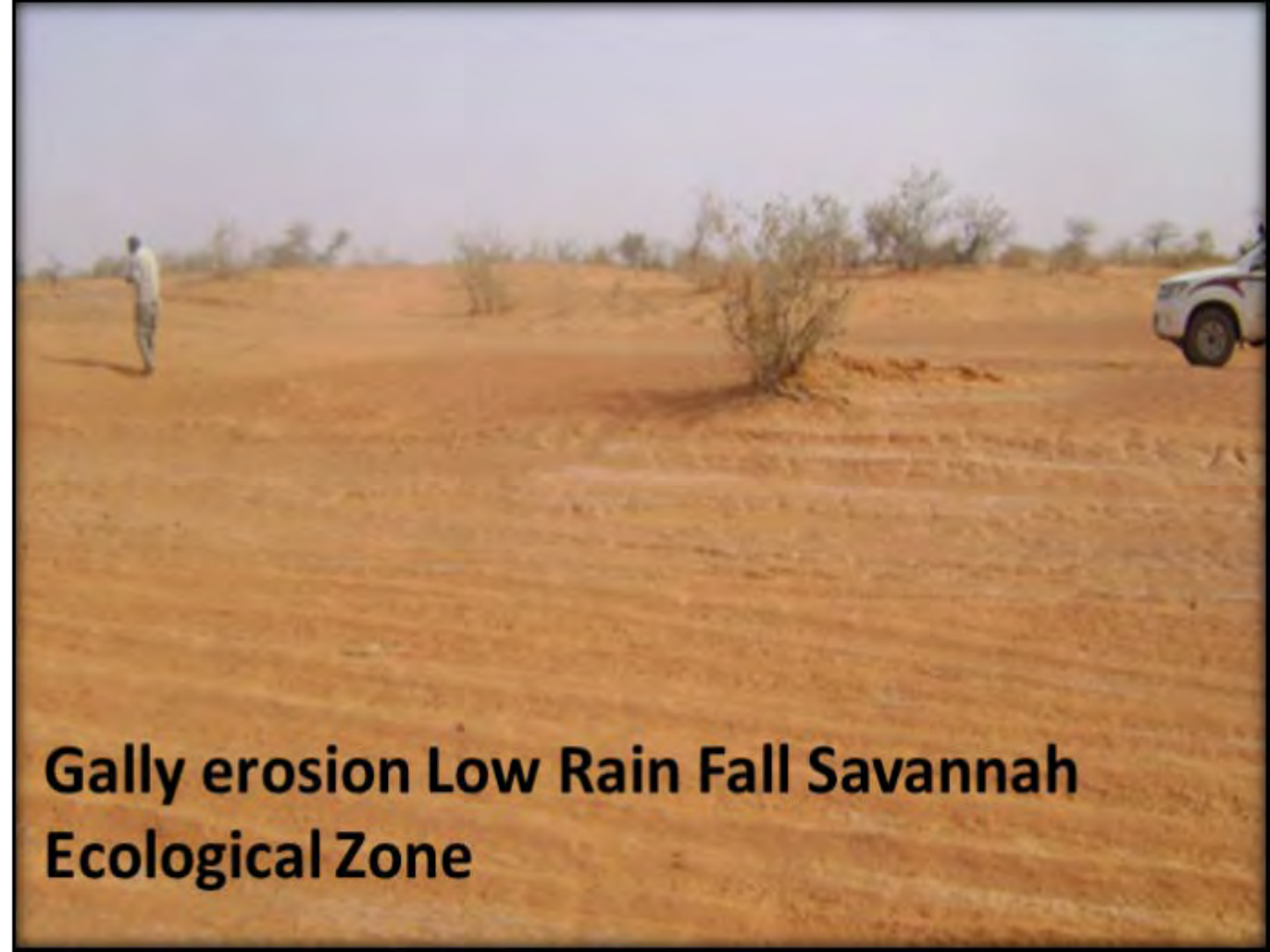Dry Panicum turgidum in a wind eroded area-sand deposited at the plant bas-Adar habeeb-East of **River Atbara**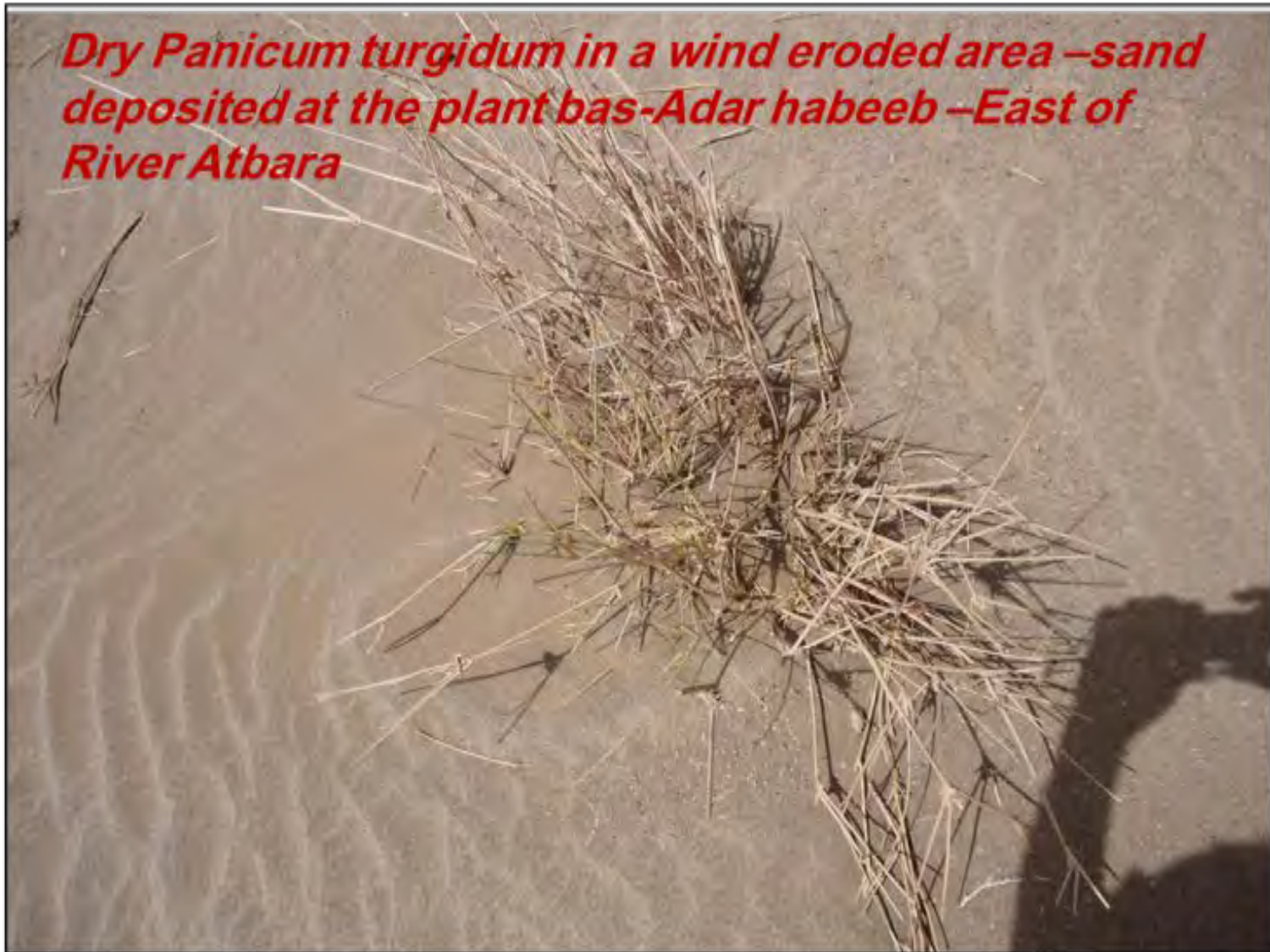**Desertification in northern Darfur has increasingly encroached further south, leading to more food shortages and crippling Poverty, which in turn leads to more dependence on firewood as fuel.**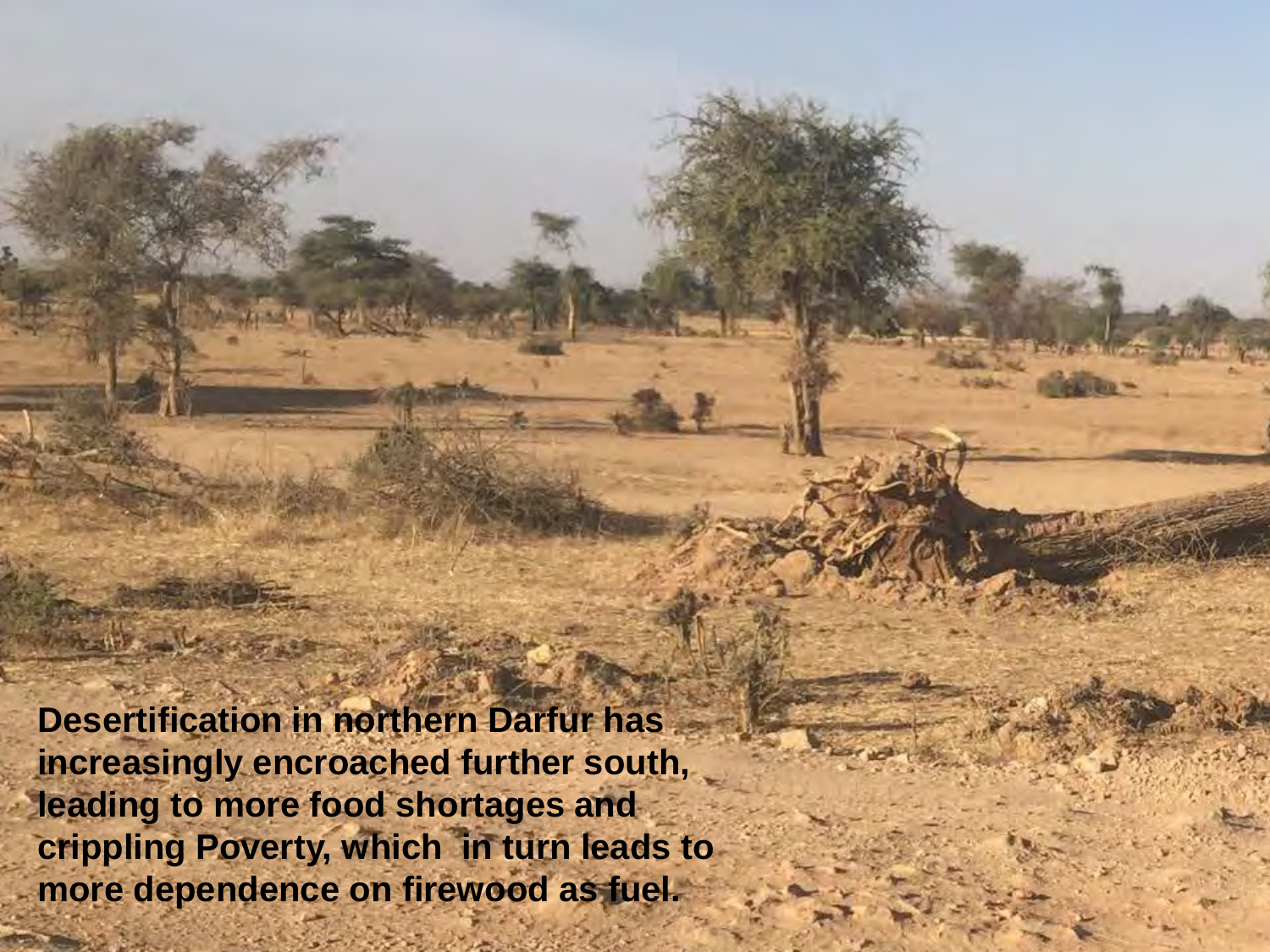**Summary of Cereals Crops North Darfur State Planted, Havested Area and Yield compared to percent of Planted to Harvested area**

- Table (1) Cereals **crops from 1994/1995 to 2003/2004**
- Area (1000) Feddans , Yield KG/Feddans

| <b>Years</b> | <b>Planted</b> | <b>Havested</b> | %H/P     | <b>Yield</b> |
|--------------|----------------|-----------------|----------|--------------|
| 1994/1995    | 2482           | 1870            | 75.34104 |              |
| 1995/1996    | 2084           | 1063            | 51.0115  |              |
| 1996/1997    | 1787           | 551             | 30.8345  |              |
| 1997/1998    | 2107           | 1089            | 51.6874  |              |
| 1998/1999    | 2276           | 1922            | 84.45138 |              |
| 1999/2000    | 1546           | 1020            | 65.9882  |              |
| 2000/2001    | 2277           | 1003            | 44.0570  |              |
| 2001/2002    | 2272           | 1850            | 81.4340  |              |
| 2002/2003    | 2485           | 1376            | 55.3763  |              |
| 2003/2004    | 2319           | 1100            | 47.4381  |              |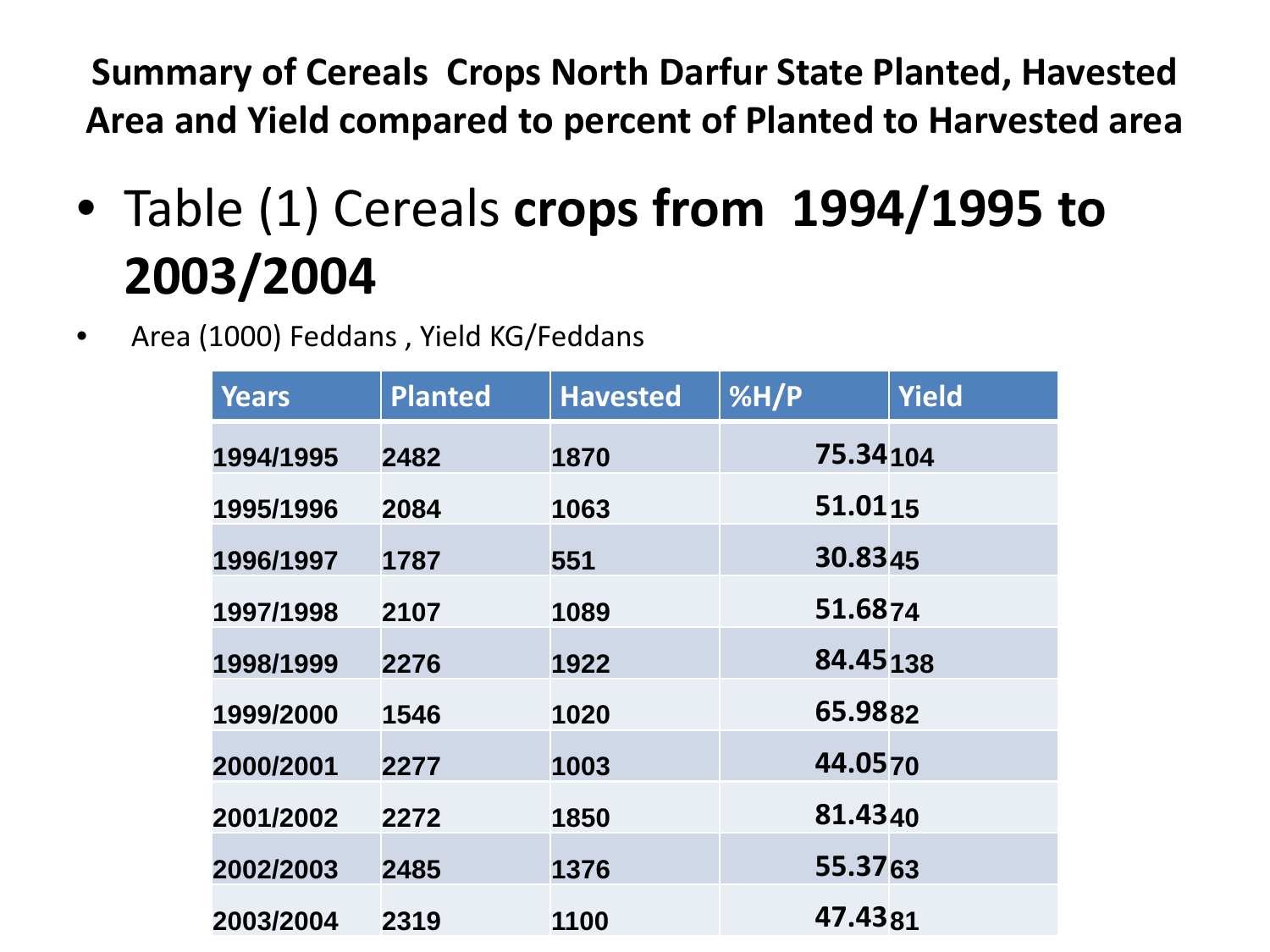#### **Adaptation**

Adaptation is a key and essential priority for Sudan.

Developed countries should be urged to provide full support and funding before 2020 to update and implement adaptation projects and programs, taking into account immediate and adequate support for the implementation of adaptation action plans through the provision of public grant-based resources.

Review periodically funding needs for adaptation, based on an assessment of adaptation needs and taking into account the needs of vulnerable groups, using methods and methodologies for assessing the adequacy of support to developing countries, in particular Least Developed Countries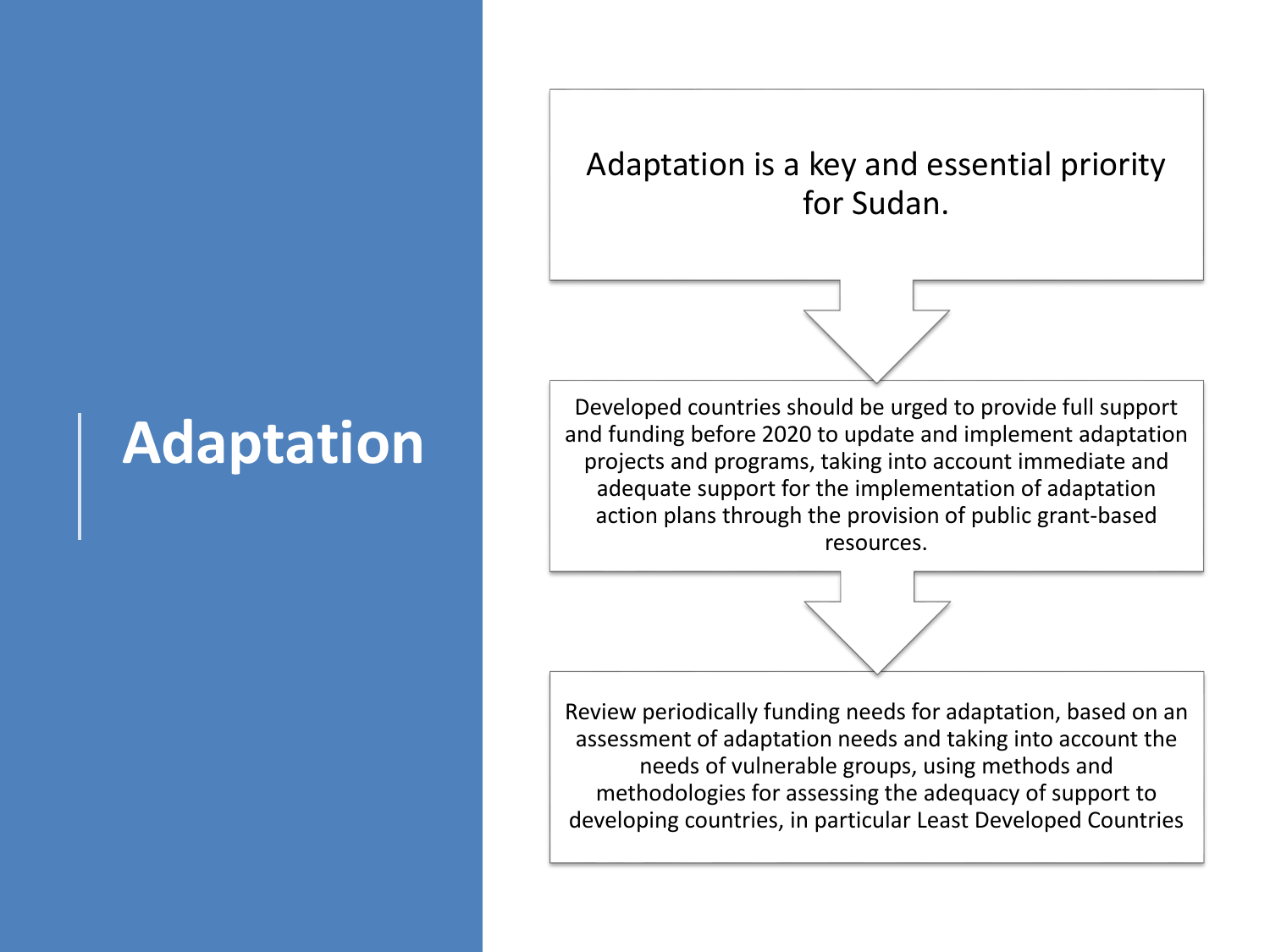- Government with the contribution of the local communities digging big heifers to store drinking water for farmers and their herds in the rainy season to help them to settle in the summer season.
- Awareness between students by growing trees in their schools and communities awareness to grow trees .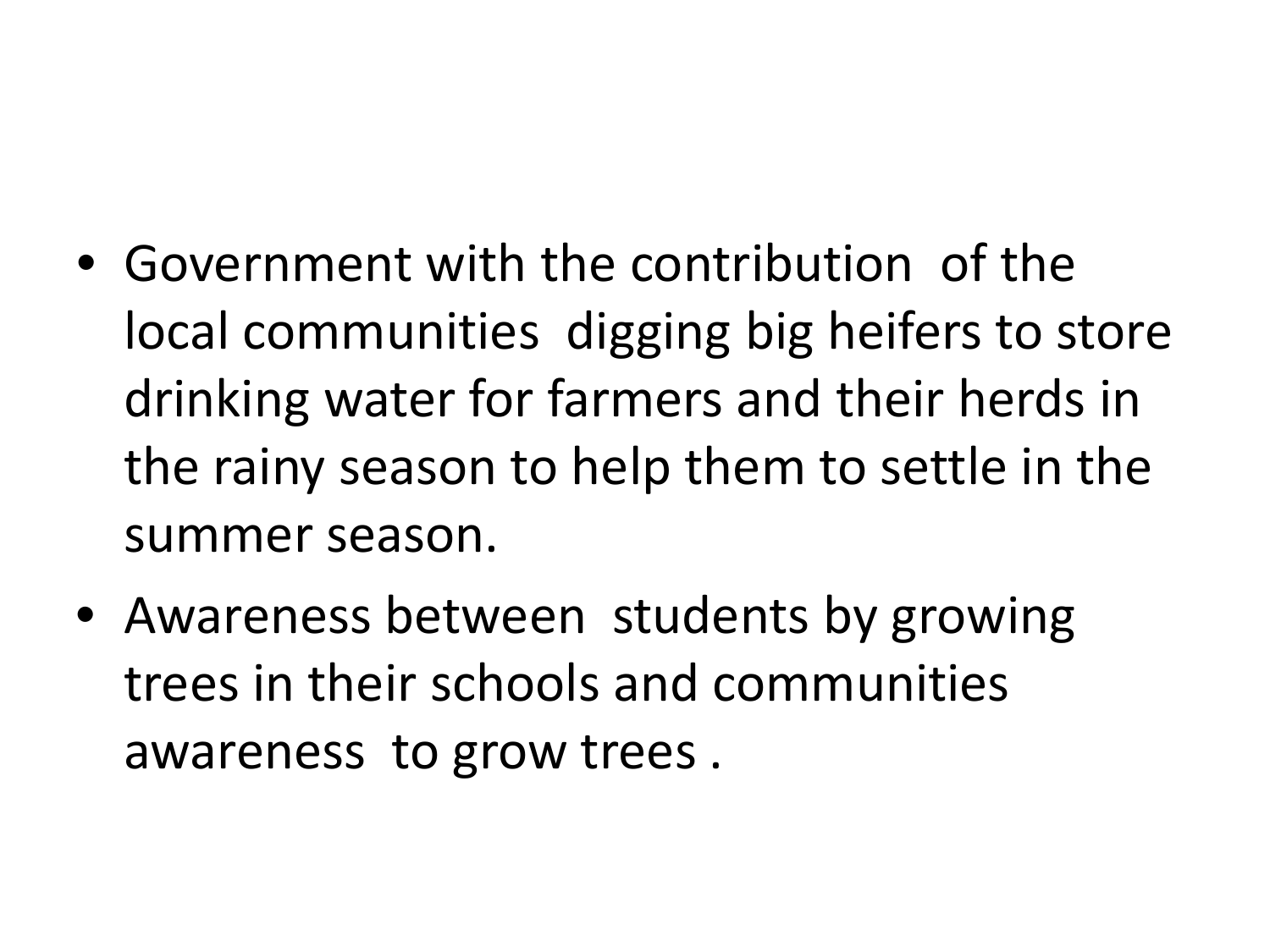- research, development and deployment of technologies to boost GHG-efficiency and reduce the emission intensity of agriculture while improving yields to meet rising food demands.
- Effectively integrating agriculture into adaptation plans will require continued international support, capacity building, improved evidencebased decision making, and partnerships across a variety of related sectors.